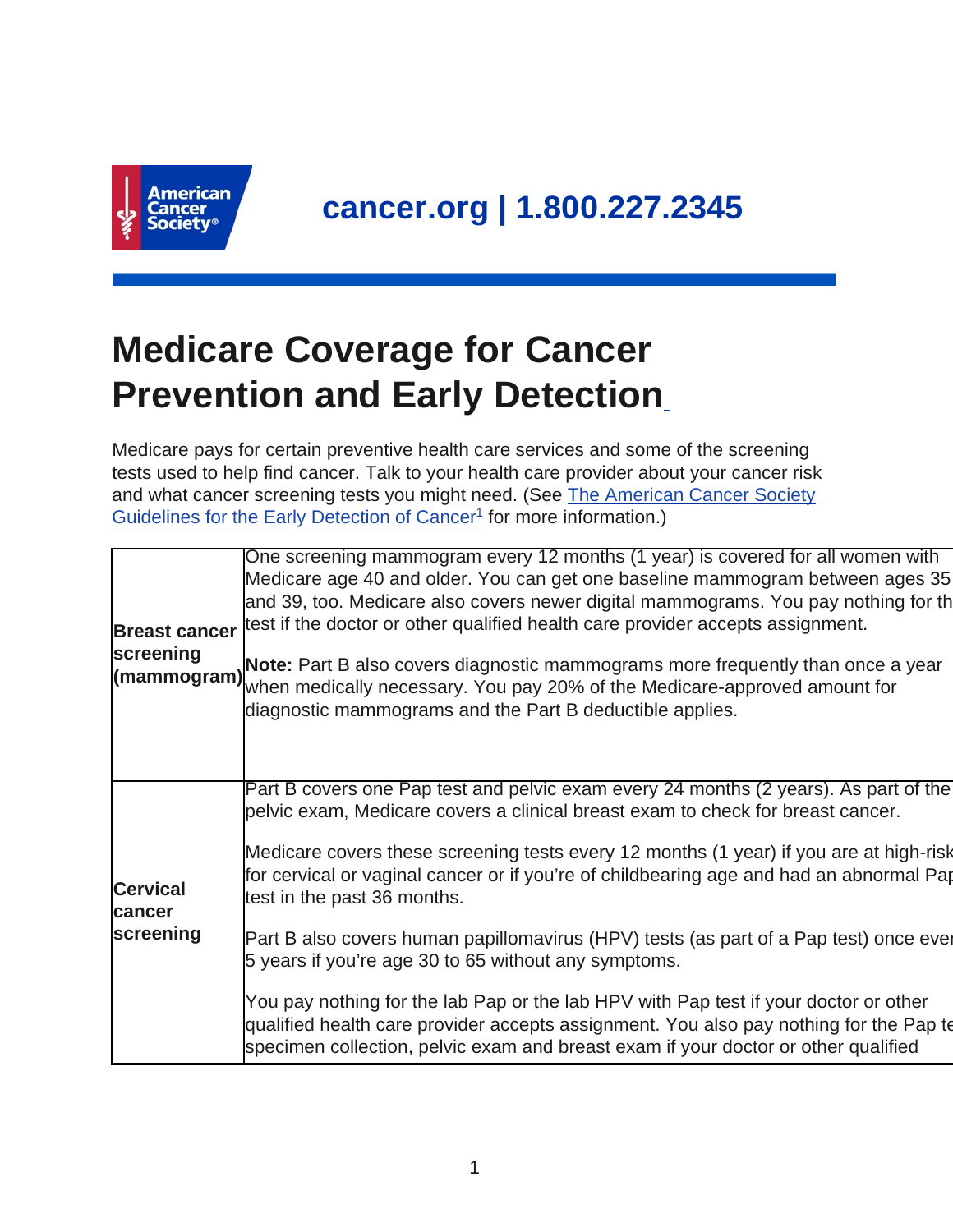|                                          | health care provider accepts assignment.                                                                                                                                                                                                                                                                                                                |
|------------------------------------------|---------------------------------------------------------------------------------------------------------------------------------------------------------------------------------------------------------------------------------------------------------------------------------------------------------------------------------------------------------|
|                                          |                                                                                                                                                                                                                                                                                                                                                         |
|                                          | Screening fecal occult blood tests (FOBTs) and fecal immunochemical tests                                                                                                                                                                                                                                                                               |
| <b>Colorectal</b><br>cancer<br>screening | (FITs)                                                                                                                                                                                                                                                                                                                                                  |
|                                          | Medicare covers screening FOBTs/FITs once every 12 months (1 year) if you're 50 or<br>older.                                                                                                                                                                                                                                                            |
|                                          | You pay nothing for this test if your doctor or other qualified health care provider<br>accepts assignment.                                                                                                                                                                                                                                             |
|                                          | Multi-target stool DNA lab test<br>This is covered once every 3 years if you meet all of these conditions:                                                                                                                                                                                                                                              |
|                                          | • You're age 50 to 85.<br>• You show no symptoms of colorectal disease including, but not limited to one of<br>these:                                                                                                                                                                                                                                   |
|                                          | Pain in the lower abdomen                                                                                                                                                                                                                                                                                                                               |
|                                          | Blood in your stool                                                                                                                                                                                                                                                                                                                                     |
|                                          | Positive FOBT or FIT                                                                                                                                                                                                                                                                                                                                    |
|                                          | • You're at average risk for developing colorectal cancer, meaning:                                                                                                                                                                                                                                                                                     |
|                                          | You have no personal history of adenomatous polyps, colorectal cancer, or<br>inflammatory bowel disease, including Crohn's disease and ulcerative colitis.                                                                                                                                                                                              |
|                                          | You have no family history of colorectal cancer or adenomatous polyps, familial<br>adenomatous polyposis (FAP), or hereditary nonpolyposis colorectal cancer (HNPCC,<br>also known as Lynch syndrome).                                                                                                                                                  |
|                                          | You pay nothing for this test if your doctor or other qualified health care provider accer<br>assignment.                                                                                                                                                                                                                                               |
|                                          | <b>Screening colonoscopy</b>                                                                                                                                                                                                                                                                                                                            |
|                                          | Medicare covers screening colonoscopy once every 24 months (2 years) if you're at<br>high risk for colorectal cancer. If you aren't at high risk for colorectal cancer, Medicare<br>covers the test once every 120 months (10 years), or once every 48 months (4 years)<br>after a previous flexible sigmoidoscopy. There's no minimum age requirement. |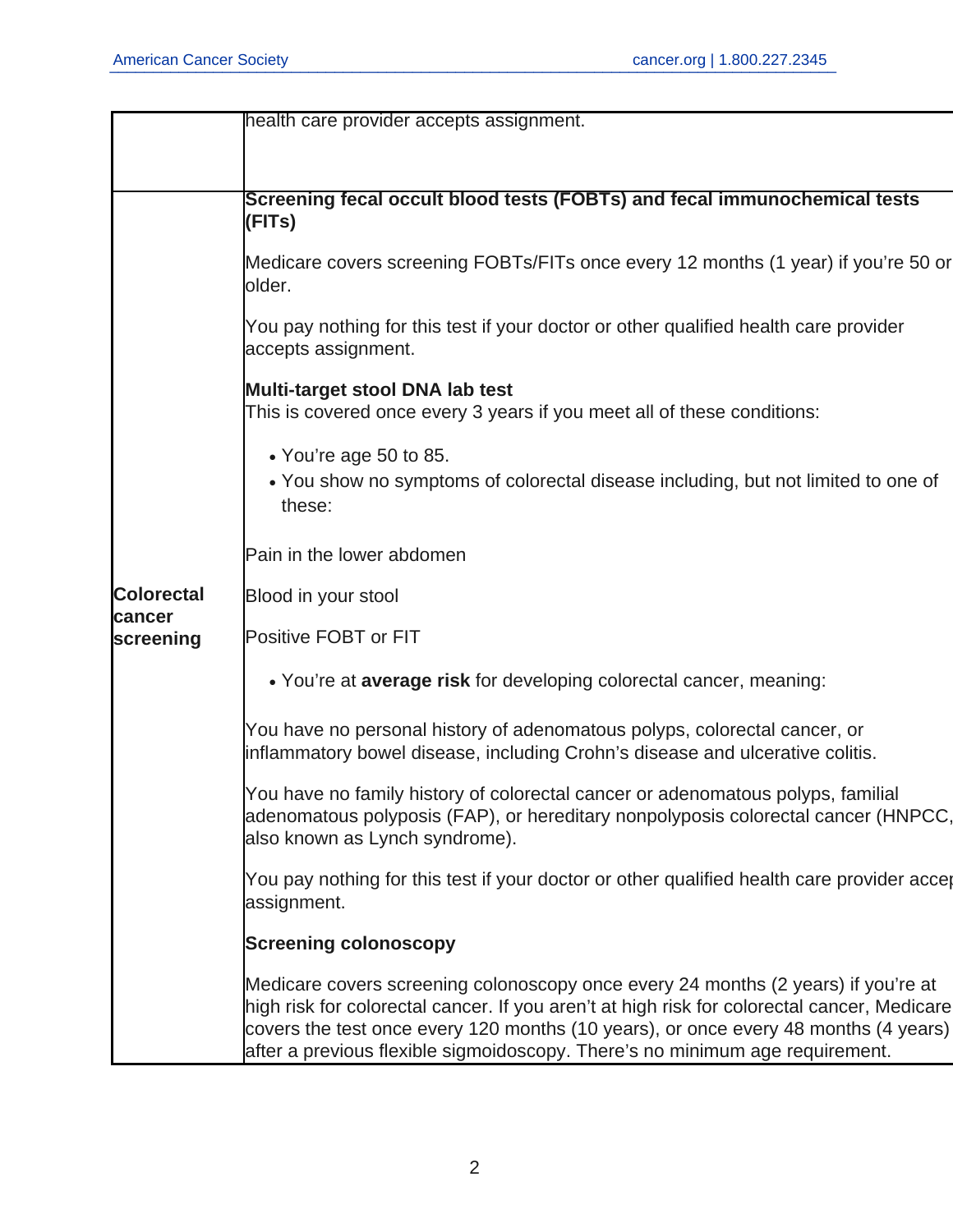|                                        | You pay nothing for this test if your doctor or other qualified health care provider<br>accepts assignment.                                                                                                                                                                                                                                                                    |
|----------------------------------------|--------------------------------------------------------------------------------------------------------------------------------------------------------------------------------------------------------------------------------------------------------------------------------------------------------------------------------------------------------------------------------|
|                                        | However, if a polyp or other tissue is found and removed during the colonoscopy, you<br>may pay 20% of the Medicare approved amount of your doctor's services and<br>a copayment in a hospital setting. The Part B deductible doesn't apply.                                                                                                                                   |
|                                        | <b>Screening flexible sigmoidoscopy</b>                                                                                                                                                                                                                                                                                                                                        |
|                                        | Medicare covers screening flexible sigmoidoscopy once every 48 months (4 years) for<br>most people 50 or older. If you aren't at high risk, Medicare covers this test 120 month<br>(10 years) after a previous screening colonoscopy.                                                                                                                                          |
|                                        | You pay nothing if your doctor or other qualified health care provider<br>accepts assignment.                                                                                                                                                                                                                                                                                  |
|                                        | If a screening flexible sigmoidoscopy results in the biopsy or removal of a lesion or<br>growth during the same visit, the procedure is considered diagnostic and you may hav<br>to pay coinsurance and/or a copayment, but the Part B deductible doesn't apply.                                                                                                               |
|                                        | Part B covers the cost for a lung cancer screening with Low-Dose Computed<br>Tomography (LDCT) once per year if you meet all of these conditions:                                                                                                                                                                                                                              |
| Lung cancer<br>screening               | • You're age 50 to 77.<br>• You don't have signs or symptoms of lung cancer (asymptomatic).<br>• You either currently smoke or have quit smoking within the last 15 years.<br>• You have a tobacco smoking history of at least 20 "pack years" (an average of on<br>pack (20 cigarettes) per day for 20 years).<br>• You get a written order from your doctor.                 |
|                                        | You pay nothing for this service if your doctor or health care provider<br>accepts assignment.                                                                                                                                                                                                                                                                                 |
| <b>Prostate</b><br>cancer<br>screening | After discussing the benefits, limitations, and risks of prostate cancer screening with<br>your doctor, you may or may not decide to get screened. If you decide to get screened<br>Part B covers digital rectal exams (DREs) and prostate-specific antigen (PSA) blood<br>tests once every 12 months (1 year) for men over 50 (beginning the day after your 50t<br>birthday). |
|                                        |                                                                                                                                                                                                                                                                                                                                                                                |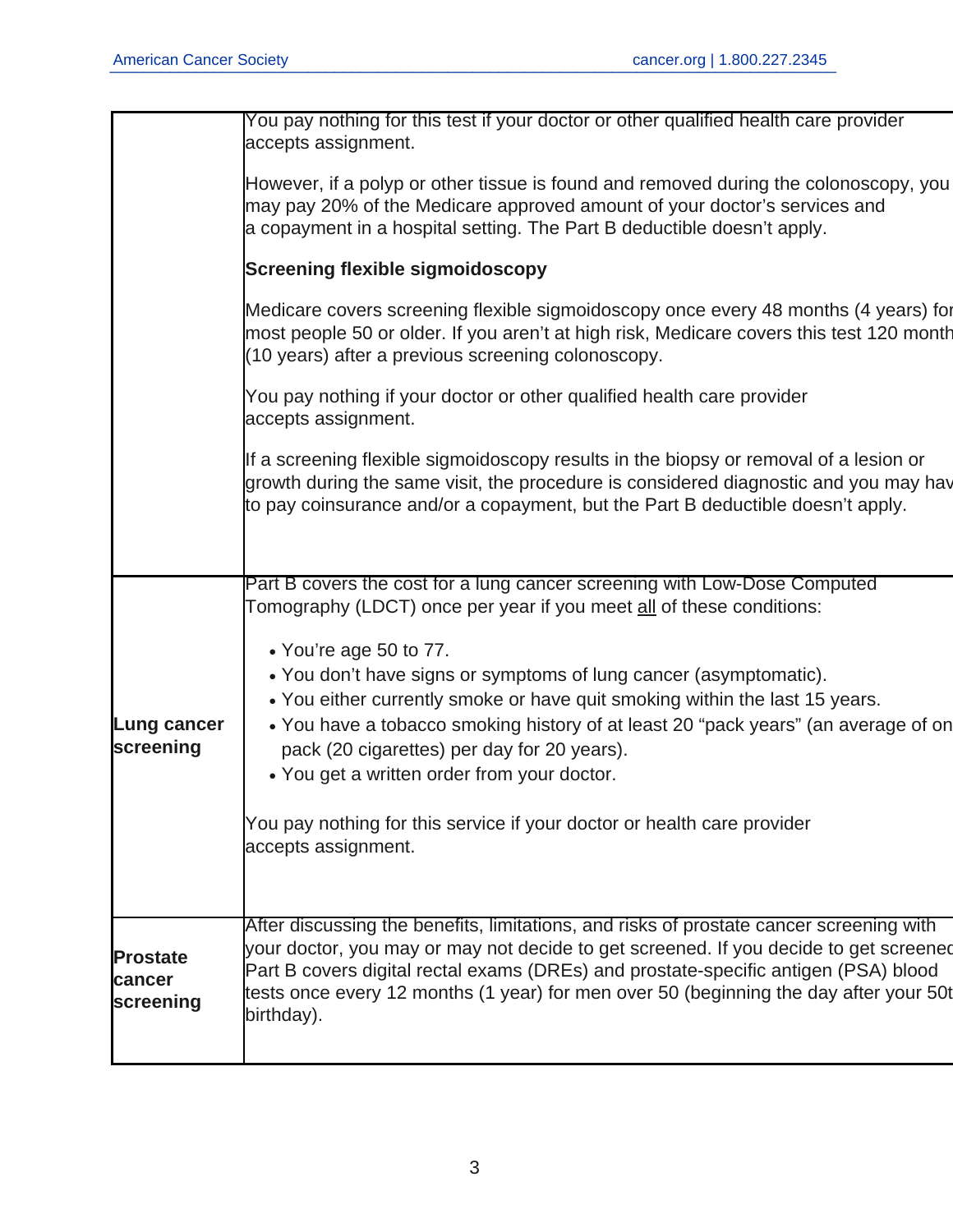|                                  | • Digital rectal exam: If your doctor performs this test, you pay 20% of the Medical<br>approved amount for a yearly DRE and for your doctor's services related to the<br>exam. The Part B deductible applies. If the DRE is done in a hospital outpatient<br>setting, there is a copayment.<br>• PSA test: You pay nothing for a yearly PSA blood test. If you get the test from a<br>doctor that doesn't accept assignment, you may have to pay an additional fee<br>for the doctor's services, but not for the test itself. |
|----------------------------------|--------------------------------------------------------------------------------------------------------------------------------------------------------------------------------------------------------------------------------------------------------------------------------------------------------------------------------------------------------------------------------------------------------------------------------------------------------------------------------------------------------------------------------|
|                                  | Part B covers up to 8 visits of smoking and tobacco-use cessation counseling visits in<br>12-month (1 year) period.                                                                                                                                                                                                                                                                                                                                                                                                            |
| <b>Tobacco use</b><br>cessation* | You pay nothing for the counseling sessions if your doctor or other health care provide<br>accepts assignment.                                                                                                                                                                                                                                                                                                                                                                                                                 |
| (quitting<br>tobacco)            | Over-the-counter drug treatments for tobacco cessation such as nicotine patches and<br>gum are not covered by Medicare. Your Part D plan, however, might cover prescriptio<br>drugs for tobacco cessation.                                                                                                                                                                                                                                                                                                                     |
|                                  |                                                                                                                                                                                                                                                                                                                                                                                                                                                                                                                                |
|                                  | *Find information about how to quit smoking <sup>2</sup> .                                                                                                                                                                                                                                                                                                                                                                                                                                                                     |

To learn more about Medicare coverage, visit [www.medicare.gov](https://www.medicare.gov)<sup>3</sup>.

## **Hyperlinks**

- 1. [www.cancer.org/healthy/find-cancer-early/american-cancer-society-guidelines-for](https://www.cancer.org/healthy/find-cancer-early/american-cancer-society-guidelines-for-the-early-detection-of-cancer.html)[the-early-detection-of-cancer.html](https://www.cancer.org/healthy/find-cancer-early/american-cancer-society-guidelines-for-the-early-detection-of-cancer.html)
- 2. [www.cancer.org/healthy/stay-away-from-tobacco/guide-quitting-smoking.html](https://www.cancer.org/healthy/stay-away-from-tobacco/guide-quitting-smoking.html)
- 3. [www.medicare.gov](https://www.medicare.gov)

## **References**

Centers for Medicare and Medicaid Services (CMS). Medicare & you 2019. Accessed at www.medicare.gov/medicare-and-you on February 8, 2019.

Centers for Medicare and Medicaid Services (CMS). Preventative & screening services. Accessed at https://www.medicare.gov/coverage/preventive-screening-services on May 24, 2022.

US Department of Health and Human Services (HHS). Proposed changes to lower drug